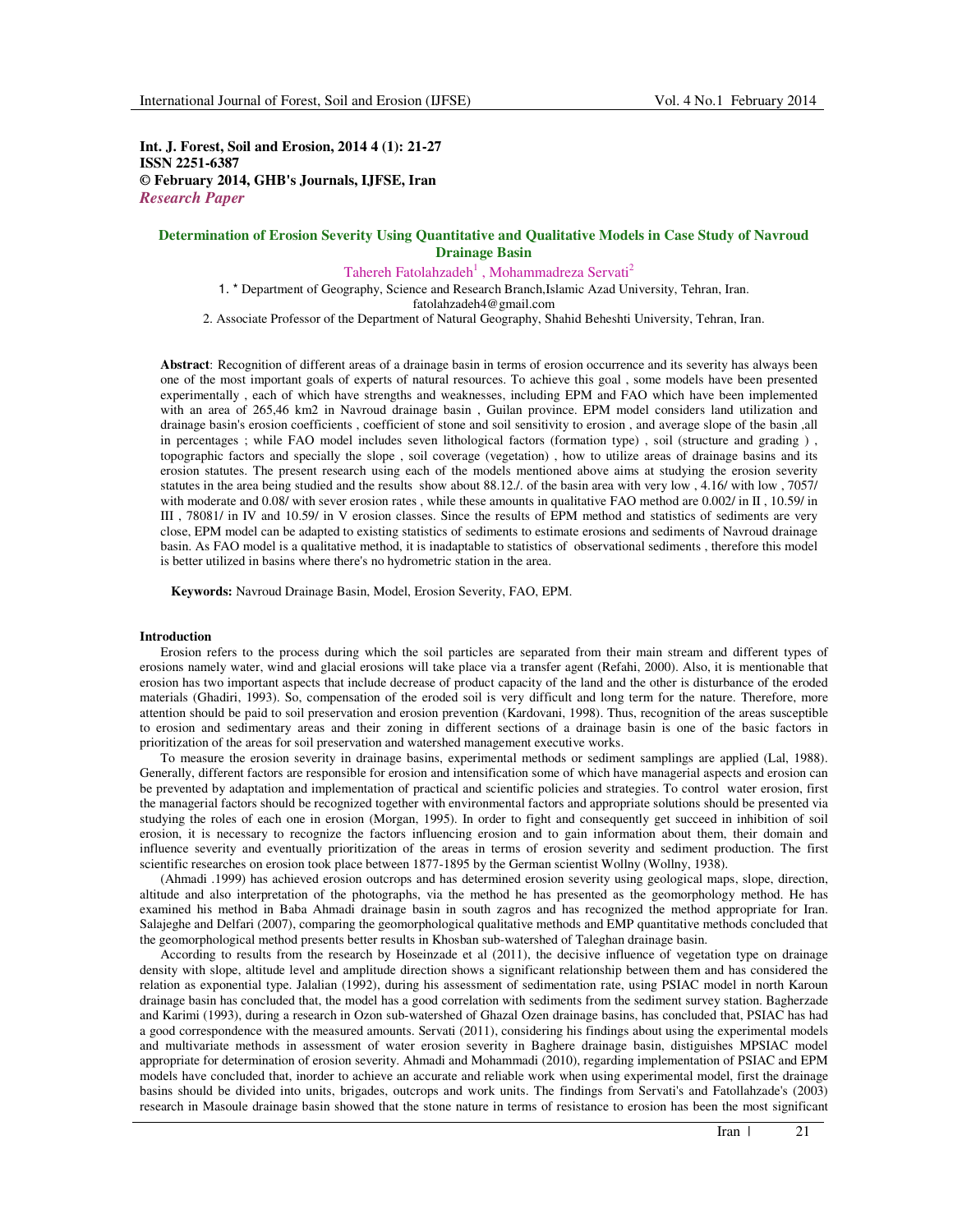factor in the scope of each work unit and this applies to almost all of the outcrops. Fargas et al (1997) have presented a method in which there has been attempted to recognize sedimentary regional resources (erosion severity) at the regional level using two factors of stone type erodibility and drainage density which had 78.5 percents of likelihood.

EPM model was used to study the soil erosion rate in former Yugoslavia in 1952 and it led to invention of special classification method for erosion called (M.Q.C.E) (Gavrilovich 1988). Using this model, we can calculate the erosion rate in a drainage basin plus the sediment amount in different parts of a river. In FAO method, qualitative estimation of soil erosion, based on assessment of 6 factors influencing soil erosion and sediment production in a drainage basin is implemented. In this method, each mentioned factor is assessed and scored by a specialist based on how and how intensively they affect the soil erosion and sediment production in each hydrology unit or each unit of drainage basin's lands (Ahmadi, 1999).

### **Martial mad Methods**

Navrod drainage basin with an area of 265.46 square kilometers, located in west of Guilan and adjacent to Talesh County, between eastern longitudes of 48 degrees and 35 minutes to 48 degrees and 54 minutes and northern latitudes of 37 degrees and 36 minutes to 37 degrees and 45 minutes (figure1). This part of the basin is mainly mountainous and its maximum and minimum altitudes are respectively 3016 and 118 meters above sea level. The average height of this area is 1567.45 meters above sea level. The length of the river to Kharajil station is about 33.28 kilometers. For a detailed review, the research area has been divided into 11 sub-watersheds. From lithological point of view, the study area is consisted of the units belonged to Paleozoic, Mesozoic and Cenozoic periods (Darvishzade, 2001). The lithological characteristics show that how this drainage basin is lithologically diverse and how the existing stones resist one of the important factors that cause stone erosion namely the weathering factor (Feiznia, 1995). This area is consisted of mountainous land type and upper plains type. The study area is considered as a part of humid Iranian forests in terms of its vegetations and its pasture coverage (up-country) in the heights. The soil texture class in this area is mostly sandy loam, loam, clayey loam, silt clayey loam, silt clay and clay.

Navroud drainage basin is rectangular shaped and the river flows in the middle and parallel with its length. The river regime is snowy-rainy and it has two courses of high water with more or less equal periods and severities. The weighted average slope of the whole area is 47.20. The average annual precipitation in the whole area is 983 mm and the climate is humid and cold in the heights and very humid in downstream by Domartin's modified method and it is humid in upper heights and very humid in low levels by Ambreje's method.



#### **Figure 1.** The Map of Navroud Drainage Basin Status

1. To provide the geological map of Khalkhal-Rezvanshahr sheet of National Iranian Oil Company with the scale of 1:100000, which has been used in the models.

2. To provide the topograghical map of Asalam-Khalkhal sheet of geological organization of the Armed Forces of Islamic Republic of Iran with the scale of 1:50000, which have been elicited for being applied in the models and borders of the area.

3. To provide aerial photographs of National Mapping Agency of 2002 which were used for preparing the geomorphological map.

4. The EPM model of the factors applied in this model for estimation of erosion in a drainage basin are: topographical status, lithology, soil, how to use the lands and climatic factors for estimation of erosion and sedimentation, using this method in the study area. Different levels of implementation of this model are as follows:

#### **1-4 Determination of Erodibility Severity Index of the Basin**

Z: Erossion severity coefficient, Xa: Land utilization coefficient Y: Stone and soil sensitivity to erosion coefficient, φ: Coefficient of drainage basin's erosion and I: Percental average slope of the basin. Then, erosion severity in the study area was determined using the following equation.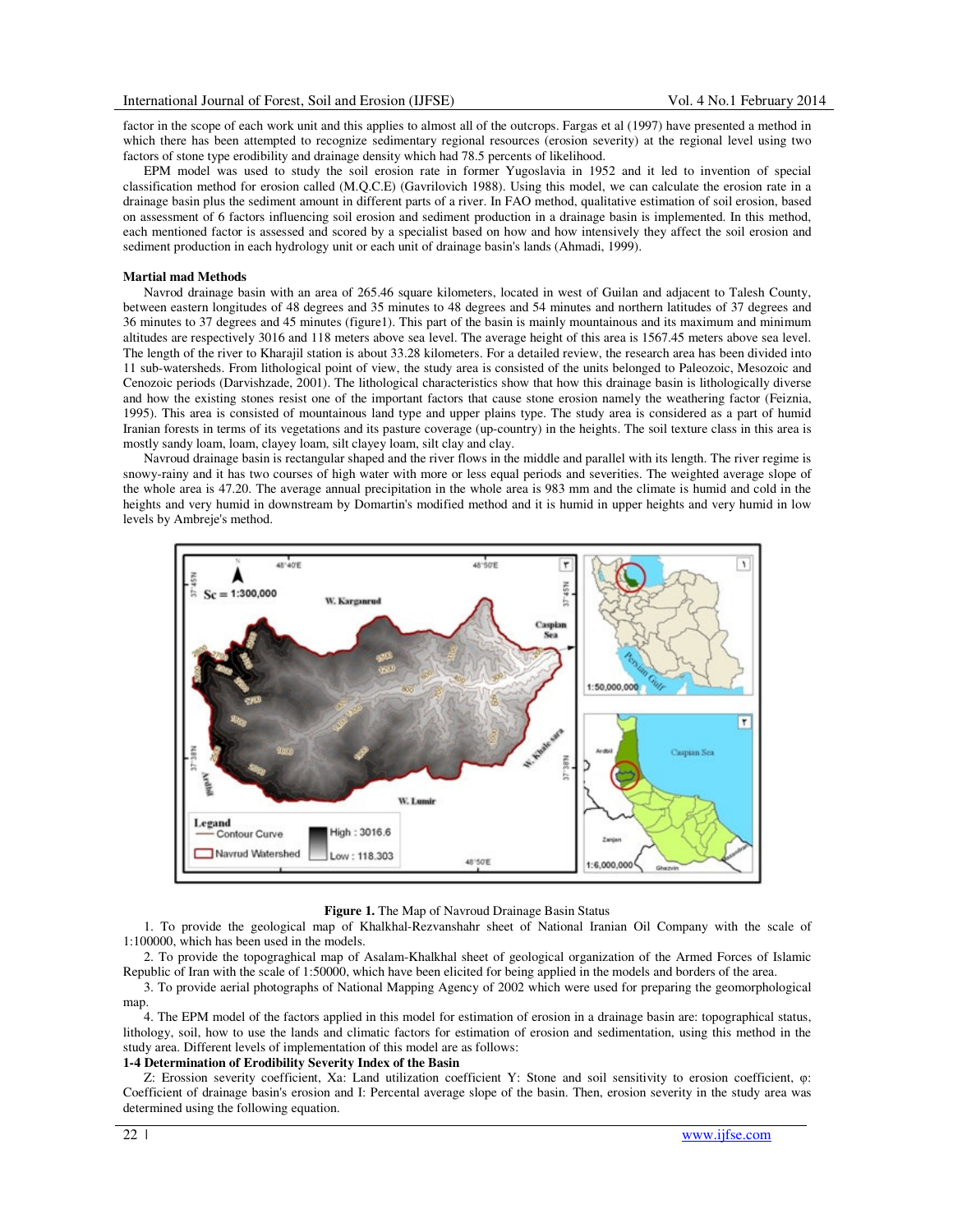| After determination of erosion severity, the erosion condition in drainage basin can be classified quantitatively, using table 1. |  |
|-----------------------------------------------------------------------------------------------------------------------------------|--|
| <b>Table 1.</b> Erosion severity classification in EPM model                                                                      |  |

| Classification<br>of Erosion | The value          | The average<br>value | The rate of<br>erosion |
|------------------------------|--------------------|----------------------|------------------------|
|                              | 1 > Z              | 1.25                 | Very severe            |
| 2                            | 0.71 > Z > 1       | 0.85                 | severe                 |
| 3                            | 0.41 > Z > 0.7     | 0.55                 | Average                |
| 4                            | 0.2 > Z > 0.4      | 0.2                  | Low                    |
| 5                            | Z > 0.19           | 0.1                  | Very low               |
|                              | $\cdots$<br>$\sim$ | $1'$ $(1000)$        |                        |

Source: Ahmadi ( 1999)

## **2-4 Calculation of Quantitative Rate of Erosion and Basin Sedimentation of the Study Area Using EPM Method**

The special erosion was calculated using isohyetal and isothermal maps, in precipitation and temperature average software environment in each sub-watershed. The rate of special erosion was calculated in terms of cubic meters per square kilometers each year, applying special erosion equity and the special erosion rate was calculated from their total for the whole drainage basin. Calculation of the deposition coefficient in each sub-watershed, calculation of deposition coefficient of the basin using drainage basin's length factors, calculation of drainage basin's premier and average height difference and the height of the output of drainage basin were implemented. Special sediment discharge, special sediment rate, is obtained through multiplying the special erosion and sedimentation coefficient and the total sedimentation was calculated by multiplying the special sediment rate and the area of each sub-watershed and from their total for the whole area (figure3)(Tables).

5. In FAO model of FAO method, estimation of soil erosion is implemented qualitatively and based on assessment of 6 effective factors in soil erosion and sediment production in a drainage basin. The maximum of total score is 100 (Ahmadi, 1999 ). The score of erosion class can be determined using table2.

| Domain Experience | Factor                              |
|-------------------|-------------------------------------|
|                   |                                     |
| $1 - 20$          | $1 -$ Covering the soil surface     |
| $1 - 18$          | $2$ – Lithology (type of formation) |
| $1 - 16$          | $3 -$ Slope                         |
| $1 - 16$          | $4 -$ Soil structure                |
| $0 - 15$          | $5 - Use of content$                |
| $0 - 15$          | $6 -$ Current erosion               |
| $4 - 100$         | Domain Experience                   |

**Table 2.** Domain of the Factors of the Scores in FAO Method

| <b>Table 3.</b> Classification of Erosion, Using FAO Method |                                                           |                                                                                                 |                                                                                                                                                                                                                                |  |  |  |  |
|-------------------------------------------------------------|-----------------------------------------------------------|-------------------------------------------------------------------------------------------------|--------------------------------------------------------------------------------------------------------------------------------------------------------------------------------------------------------------------------------|--|--|--|--|
| Class<br>erosion                                            | <i><b>Oualitative</b></i><br>classification<br>of erosion | The sum of the numbers obtained<br>from the 6 factors affecting erosion<br>(sedimentation rate) | Corrective Actions                                                                                                                                                                                                             |  |  |  |  |
| 1                                                           | VI                                                        | 86                                                                                              | Land use based on their potential use in short-<br>term instruments to manage pasture as a principle.<br>to be considered.                                                                                                     |  |  |  |  |
| $\overline{c}$                                              | V                                                         | 85-66                                                                                           | The land is suitable for agriculture, land tenure is<br>characterized by a specific government can act as<br>observers in sensitive areas in the short term, in<br>addition to combating biological structures to be<br>built. |  |  |  |  |
| 3                                                           | IV                                                        | $40-65$                                                                                         | Fundamental changes occurred in agriculture and<br>soil conservation biology and the rise. Pasture<br>management appeal.                                                                                                       |  |  |  |  |
| 4                                                           | Ш                                                         | $21-40$                                                                                         | Review of agricultural management, soil<br>conservation and watershed management to pay<br>more attention to administrative tasks.                                                                                             |  |  |  |  |
| 5                                                           | Н                                                         | 20<                                                                                             | Agriculture and natural resource management in<br>the region to appeal.                                                                                                                                                        |  |  |  |  |

In this model, considering different factors influencing erosion in homogeneous units including stone type, outcrops, slope and erosion status, soil and how to use the lands and vegetation are determined. In the next level, the lithological map is provided using geological maps and geomorphological outcrops' map was provided using aerial photographs and their interpretations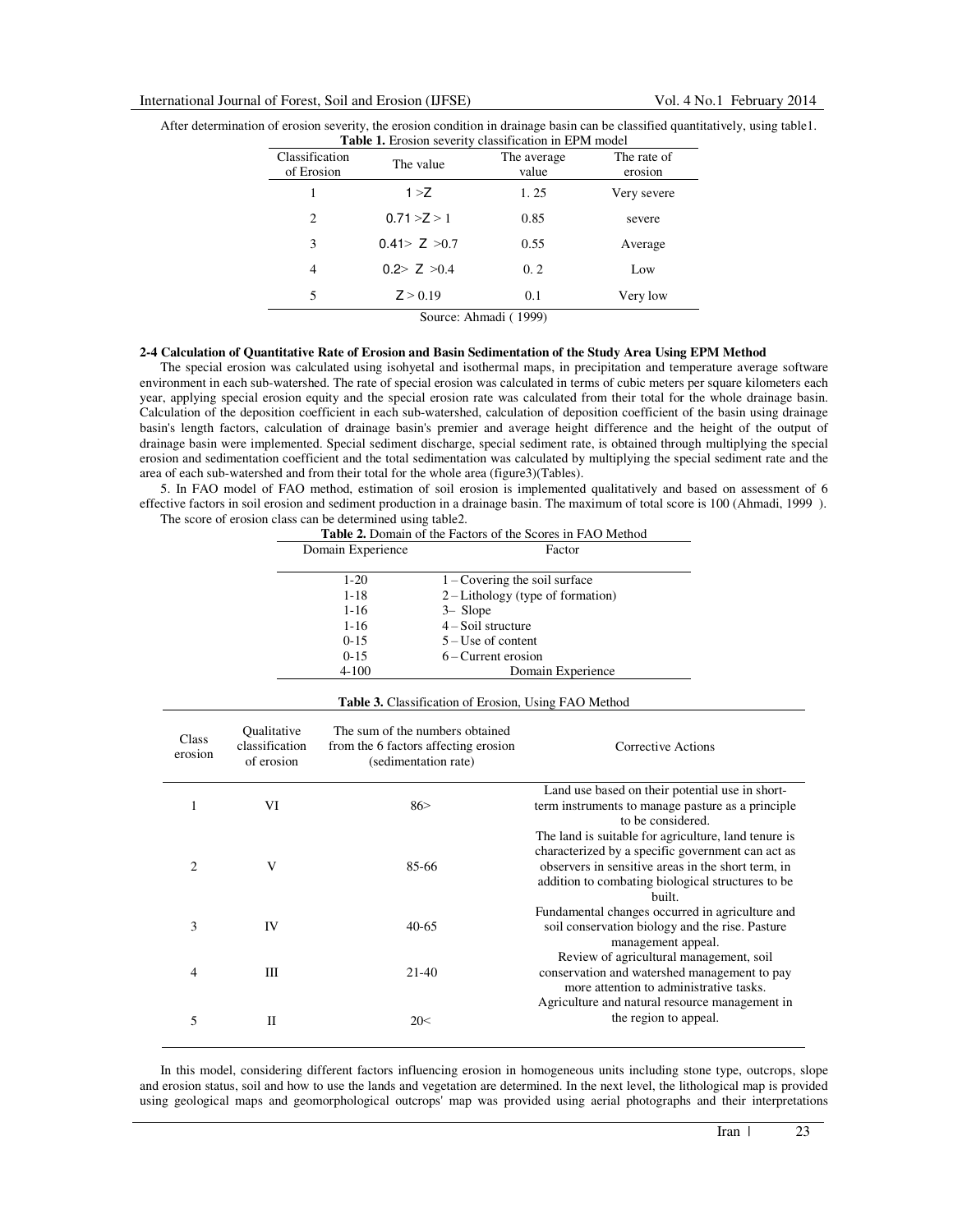together with operations and field visits and maps of geomorphological outcrops and the work unit map (Homogeneos units) is prepared through their combination. In order to estimate erosion and sedimentation, using FAO method the work unit map is provided first. Then, topographic factors specially slope, vegetation, soil type, stone type, type of erosional outcrops and how to use the drainage basin lands have been studied in each unit and the condition of each unit is separately determined considering the mentioned factors and based on the principles of FAO method. Inorder to provide the soil severity map using FAO method, via study of the resulting data from erosion severity status in each work unit, the whole area was divided into 5 classes including: VI, II, III, IV, V (table3). After determination of erosion severity status in each level of the units located in one erosion class, they were integrated and erosion severity map of the area was prepared using FAO method (figure4).

#### **Results**

1. Results of geomorphological studies show that the basin is consisted of 15 morphological outcrops types and 104 work units. In each work unit, the coefficients influencing the erosion were calculated and erodibility severity map of the basin was drawn (figure2). Result of the calculations related to special erosion estimation, sedimentation coefficient, special sediment discharge and total sediment discharge of Navroud drainage basins are presented in table5 (figure3).

The results from application of EPM method for estimating the erosion and sedimentation rate show that, 88.12 percents of the basin has very low sensitivity to erosion, 4.16 percents has low sensitivity, 7.57 percents has average sensitivity and 0.08 percents has severe sensitivity (table4).

| <b>Table 4.</b> Area and Percentage of Each Erosion Severity Class, Using EPM method |                 |                 |            |
|--------------------------------------------------------------------------------------|-----------------|-----------------|------------|
| The rate of                                                                          | Erosion classes | Area - hectares | Percent of |

| The rate of<br>erosion | Erosion classes | Area - hectares | Percent of<br>area |
|------------------------|-----------------|-----------------|--------------------|
| Severe                 | 0.71 > Z > 1    | 22.2            | 0.08               |
| Average                | 0.41 > 7 > 0.7  | 2010.69         | 7.57               |
| Low                    | 0.2 > 7 > 0.4   | 1104.17         | 4.16               |
| Very little            | Z > 0.19        | 23408.98        | 88.12              |



**Figure 2.** Results from Implementation of EPM Model



**Figure 3.** Special Erosion Map Using EPM Method of Navroud Drainage Basin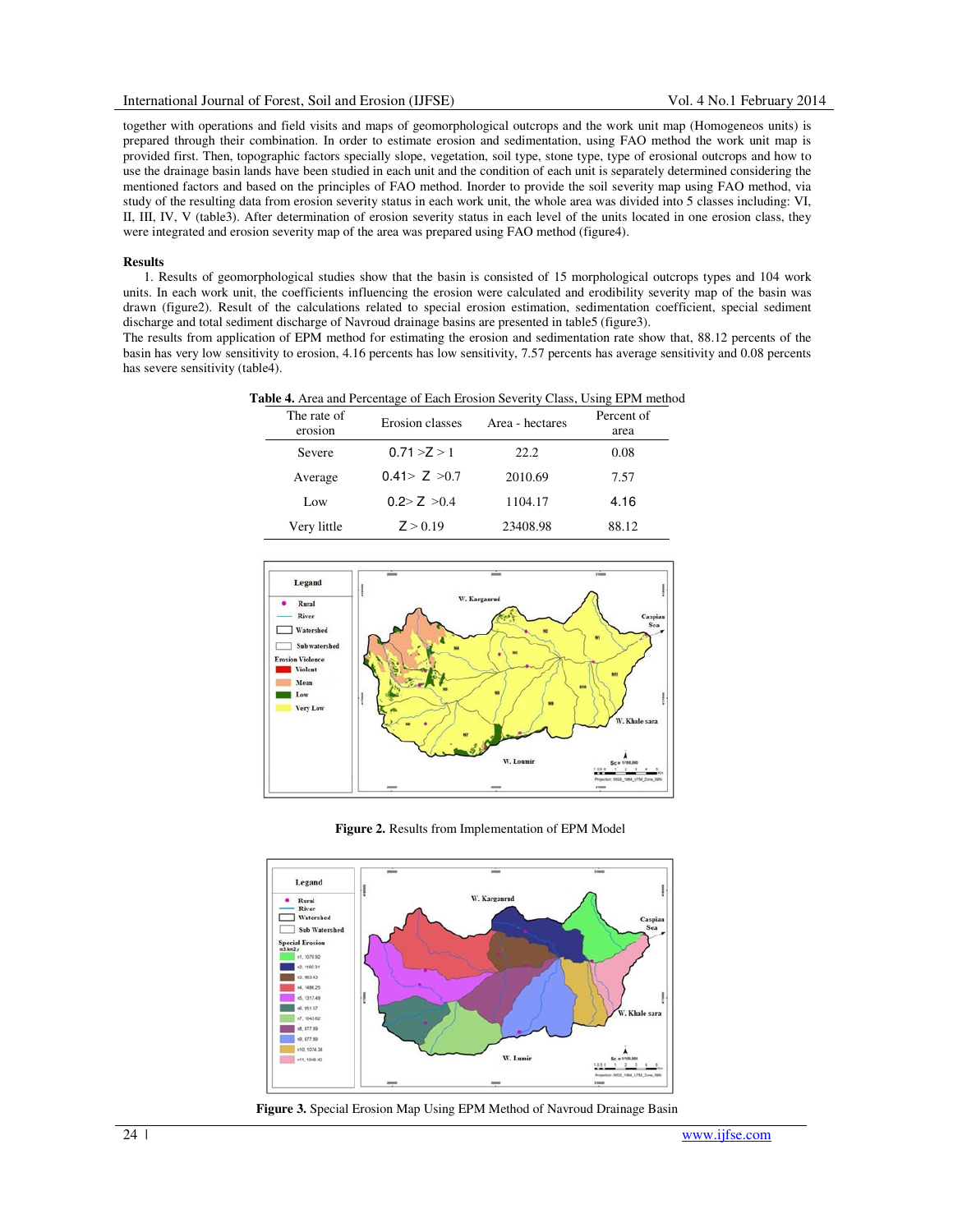| The total<br>catchment | 11      | 10     | 9       | 8       | $\overline{7}$ | 6       | 5        | 4        | 3       | $\overline{2}$ | $\mathbf{1}$ | Sub-basin                          |
|------------------------|---------|--------|---------|---------|----------------|---------|----------|----------|---------|----------------|--------------|------------------------------------|
| 47.20                  | 40.87   | 55.97  | 5.69    | 39.34   | 36.2           | 64.81   | 96.62    | 64.28    | 34.79   | 58.89          | 37.56        | Moderate amount of slope           |
| 10                     | 12.8    | 12.4   | 11      | 11      | 10.1           | 9.7     | 9.5      | 10.2     | 11.3    | 12.6           | 13.1         | The mean annual temperature        |
| 960                    | 1109    | 1082   | 1003    | 1003    | 950            | 923     | 913      | 952      | 1016    | 1093           | 1122         | Above average rainfall in mm       |
| 83.74                  | 22.26   | 20.32  | 23.37   | 26.33   | 22.63          | 19.44   | 35.16    | 32.54    | 18.31   | 26.05          | 24.42        | The catchment basin                |
| 0.033                  | 5.42    | 6.89   | 9.86    | 5.26    | 6.061          | 7.29    | 10.68    | 12.6     | 3.54    | 8.06           | 6.9          | Main channel length km             |
| 2.89                   | 1.31    | 1.42   | 1.69    | 1.68    | 1.48           | 1.68    | 2.23     | 20.1     | 1.47    | 1.62           | 1.12         | The height difference Basin<br>km  |
| 0.13                   | 0.07    | 0.08   | 0.07    | 0.07    | 0.12           | 0.11    | 0.22     | 0.24     | 0.08    | 0.09           | 0.07         | The rate of erosion z              |
| 142                    | 73.25   | 85.95  | 61.45   | 61.45   | 125.33         | 104.67  | 289.85   | 356.7    | 77.07   | 104.43         | 74.96        | Special Qrsaysh                    |
| 1                      | 1.14    | 1.12   | 1.05    | 1.05    | 1.01           | 0.99    | 0.98     | 1.01     | 1.07    | 1.13           | 1.15         | The temperature coefficient        |
| 6.21                   | 1.40    | 1.27   | 1.34    | 1.75    | 1.44           | 1.32    | 1.72     | 1.43     | 1.53    | 1.44           | 1.24         | Basin sedimentation<br>coefficient |
| 265.46                 | 17.42   | 16.96  | 32.91   | 22.52   | 24.82          | 18.95   | 34.3     | 39.57    | 15.8    | 22.27          | 20.71        | Km2 area.                          |
| 881.93                 | 102.63  | 109.44 | 82.63   | 107.24  | 180.66         | 138.45  | 497.09   | 511.39   | 118.21  | 150.58         | 93/4         | Special discharge                  |
| 60317.84               | 1787.88 | 1854   | 2719.25 | 2415.01 | 4483.93        | 2623.61 | 17050.33 | 20235.83 | 1867.71 | 3353.51        | 1926.77      | The total discharge                |

mare muse communely to consumer community (table6). percents have high sensitivity (table6). have little sensitivity to erosion, 10.592 percents have low sensitivity, 78.811 percents have average sensitivity and 10.595 2. Also, the results of FAO method application in recent research show that, 0.002 percents of the total area of drainage basin  $\overline{\mathbf{r}}$ ÷ ्तं  $\cdot$  $\mathbf{r}$  $\overline{a}$  $\overline{a}$ ง<br>กาง - 9  $_{0.595}$ 

Iran | 25 International Journal of Forest, Soil and Erosion (IJFSE) International Journal of Forest, Soil and Erosion (IJFSE) Vol. 4 No.1 February 2014

Vol. 4 No.1 February 2014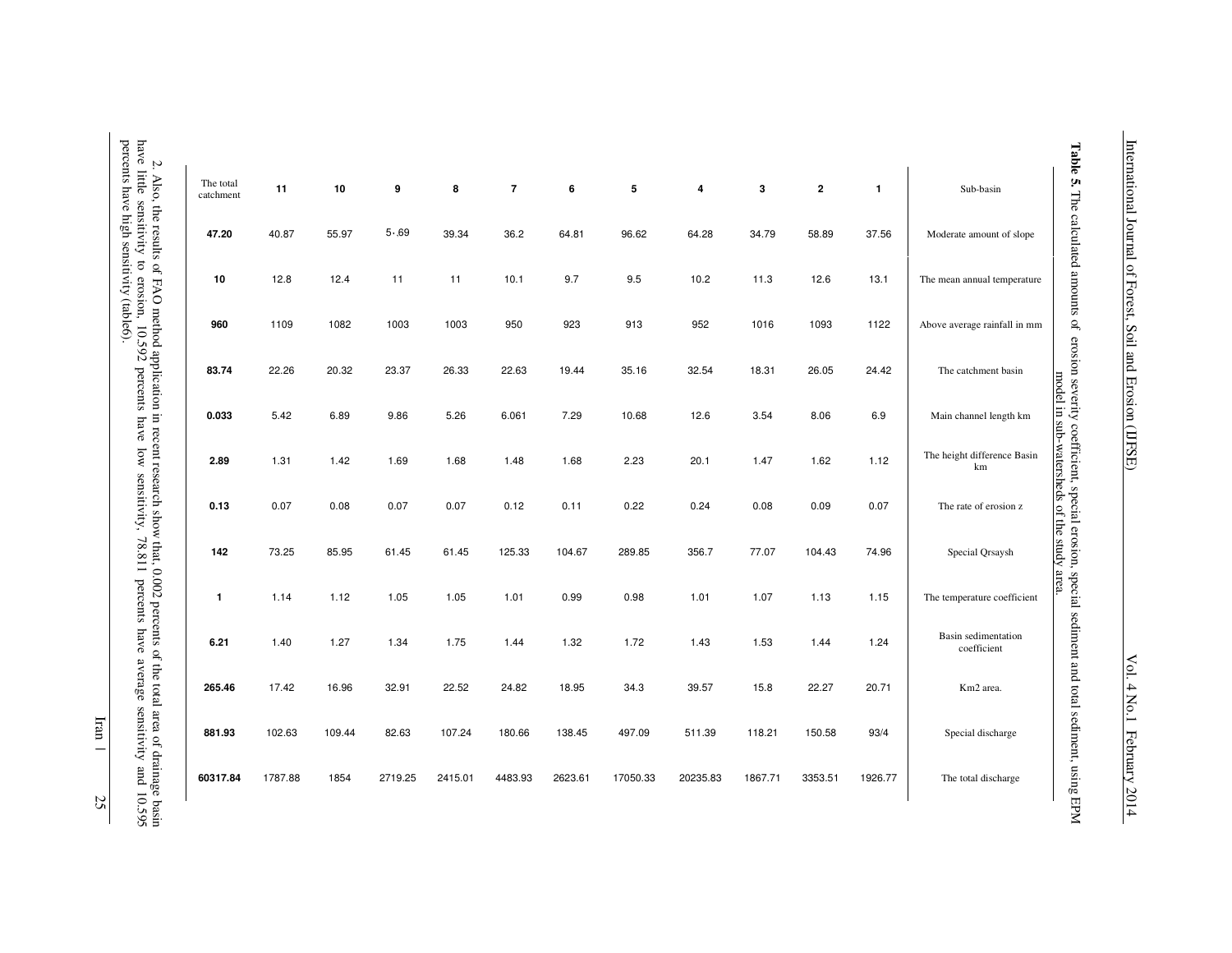| The rate of erosion | Erosion classes | Area - hectares | Percent of area |
|---------------------|-----------------|-----------------|-----------------|
| Negligible          | >20             | 0.62            | 0.002           |
| Low                 | $20 - 40$       | 2811.57         | 10.592          |
| Medium              | $40 - 60$       | 20920.24        | 78.811          |
| Large               | $60 - 80$       | 2812.30         | 10.595          |

**Table 6.** Area and Percentage of each class of erosion severity, using FAO method

 The resulting map of the study of essential factors for erosion severity determination in FAO method has been shown in figure4.



**Figure 4.** Map of Navroud Drainage Basin's Erosion Severity Using FAO Method

## **Conclusion**

In this research, EPM and FAO models were presented for erosion severity determination. After determination of drainage basin's erosion severity status by applying the two mentioned methods, amount of relative difference of levels of each erosion class was obtained. Considering the resulting statistics, in EPM method, about 88.12 percents of the basin area has very low erosion rate, 4.16 percents have low erosion rate, 7.57 percents have average erosion rate and 0.08 percents have severe erosion rate, while this amount in FAO method is 0.002 percents in II erosion class, 10.59 percents in III erosion class, 78.81 percents in IV erosion class and 10.59 percents in V erosion class. To estimate the erosion and sedimentation of Navroud drainage basin, EMP model can be adapted to statistics of the existing sediments because the results from EPM method and the statistics of sediments are very close. The estimation obtained from the sediment rates of EPM method has been 78413.20 tones each year and the figure obtained from Kharajil station's sedimentation statistics is 80552 tons per year. We can accept the resulted figure but FAO model being a qualitative method, does not have the capability to adapt with observational sedimentary statistics and this model is applied better in basins in which there's no hydrometry stations in the basin. Sadeghi (1993), during his research about Ozondare sub-watershed which aimed at determination of erosion and sedimentation rate using PSIAC, EPM, Douglasof Fournier and krikby, conluded that EPM model has had an acceptable accuracy too.

In Navroud basin, we observe appearance and emergence of special erosion types including surface erosion with no vegetation, channel erosion, spot surface erosion, dissolution erosion, surface erosion with semi-intensive vegetation, mass movements and river erosion that show the influence of different factors with various intensities and weaknesses together with the impact of human factors. Among the natural factors, soil, climate, topography and in the next levels, geological factor and the coverage have the greatest impact on erosion and sediment production severity and this is emphasisable under a condition that other unnatural factors provide erosion conditions in the basin. The unnatural factors in Navroud basin include how to utilize the land, utilization change and land conversions, free and traditional ranching in forests and pastures of the area, deforestations for